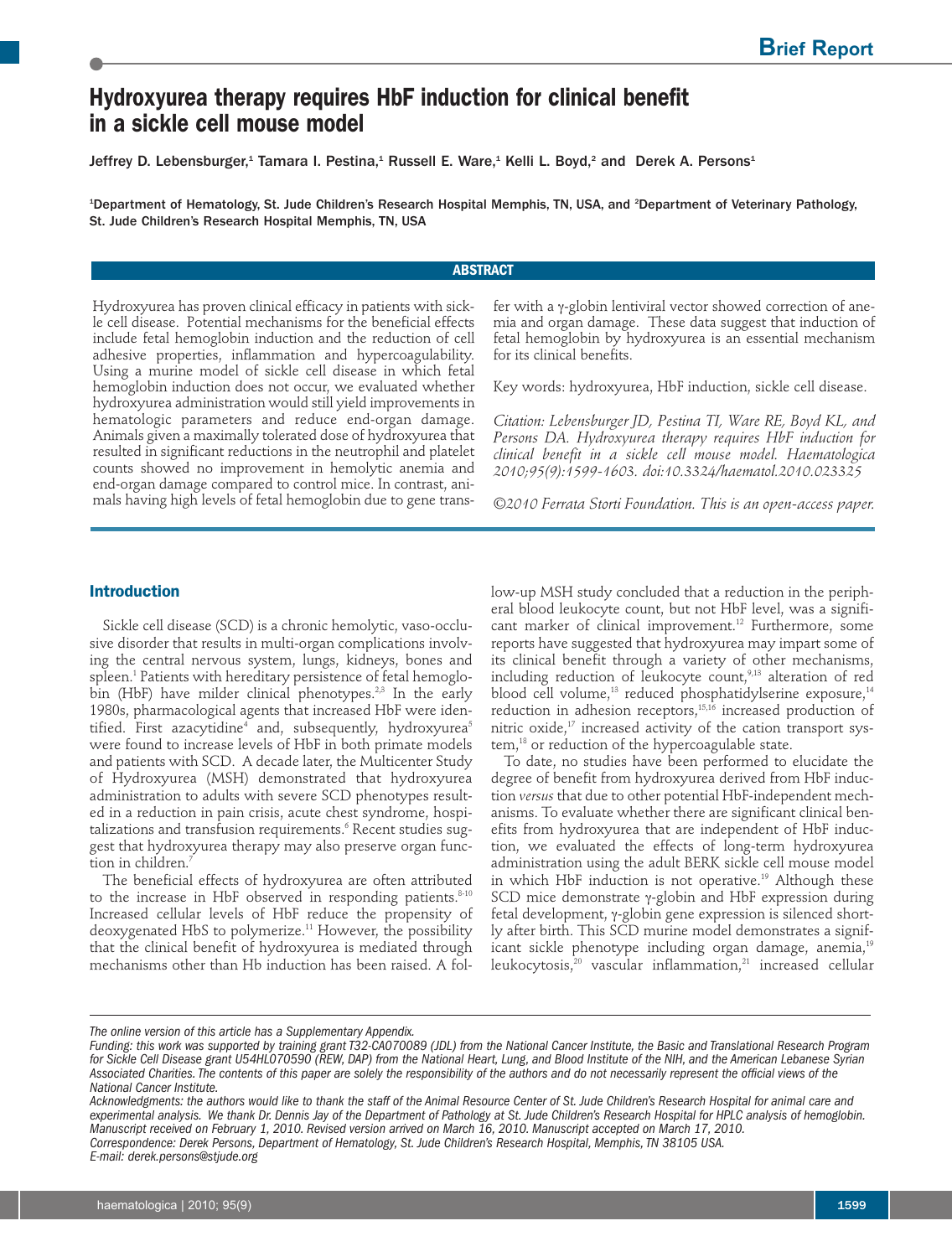adhesion $^{20}$  and altered NO bioavailability. $^{22}$  Here we demonstrate that long-term administration of hydroxyurea in the absence of HbF induction fails to improve anemia or lend protection from organ damage.

### **Design and Methods**

Adult C57BL/6 (wild-type) mice (Jackson Laboratories, Bar Harbor, ME) and Berkley SCD mice (BERK) <sup>19</sup> (expressing exclusively human  $α$ - and sickle  $β$ -globin), were housed, bred, and used for experimentation in the Animal Resource Center at St. Jude Children's Research Hospital under protocols approved by the Institutional Animal Care and Use Committee. Cohorts of sex and aged-matched SCD mice were generated by transplanting lethally irradiated 12-week old C57BL/6 mice with bone marrow from BERK mice as previously described. <sup>23</sup> Transplantation of C57BL/6 mice was used to generate age- and sex-matched cohorts of sickle cell mice without pre-existing organ damage.

Since determining whether hydroxyurea could prevent or reduce the development of organ pathology in engrafted sickle cell mice was our primary objective, transplanted SCD mice were injected with hydroxyurea by intraperitoneal route five days per week, starting nine weeks after transplantation, prior to full engraftment by sickle cell marrow and the development of organ damage (*Online Supplementary Figure S1*). Only mice demonstrating full engraftment (>99% HbS) at 12 weeks after transplantation, three weeks after the initiation of hydroxyurea, continued to be evaluated in this study. Hydroxyurea solution was prepared fresh daily for injection by mixing hydroxyurea (Sigma, St. Louis, MO, USA) with sterile Plasma-lyte (Baxter, Deerfield, IL, USA) and filtering through Steriflip (Millipore, Billireca, MA, USA). Control animals received injections with vehicle only (Plasma-Lyte). To compare the HbF-independent effects derived from hydroxyurea to the effects due solely to HbF, we generated BERK sickle cell mice with high levels of HbF by gene transfer as previously described. 23

Blood for hematologic analysis was obtained by retroorbital puncture. Complete blood counts (CBC) were obtained using a Forcyte blood count analyzer (Oxford Science, Oxford, CT, USA). Reticulocyte counts and hemoglobin composition, using cellulose acetate gel electrophoresis and high performance liquid chromatography (HPLC), were performed as previously described. $^{23}$ Water deprivation tests were performed as previously described. $^{23}$ All animal histology was scored blindly by the Veterinary Pathologist (KLB) at St. Jude Children's Research Hospital. Pathological scoring of the liver, spleen, and kidneys was adopted from a previously described scoring system. $^{21}$ 

## **Results and Discussion**

In our studies, we chose to generate age- and sexmatched SCD animals for our experiments by transplanting lethally irradiated, wild-type C57Bl/6 mice with BERK SCD bone marrow cells, as we did previously.<sup>23</sup> This approach accurately reproduces in recipient animals all of the disease manifestations of the donor SCD mice. This strategy facilitated initiating hydroxyurea administration prior to full engraftment of sickle hematopoiesis (*Online Supplementary Figure S1*) and onset of sickle-associated organ damage. It also permitted maximizing the potential benefits of hydroxyurea by assessing its ability to prevent, rather than reverse, organ pathology. Hydroxyurea treatment did not alter the complete engraftment of SCD

hematopoiesis, as judged by cellulose acetate electrophoresis at eight and 12 weeks posttransplantation (*Online Supplementary Figure S1*). As expected, after 16 weeks of hydroxyurea therapy cellulose acetate gel electrophoresis and HPLC analysis showed only the presence of HbS while HbF was undetectable in both hydroxyureatreated and control mice (*Online Supplementary Figure S2*). This confirmed that any hydroxyurea effect observed in this SCD model would be unrelated to the induction of HbF.

To determine whether hydroxyurea would improve anemia and/or prevent or diminish the development of organ damage in the absence of HbF induction, we first sought to determine a dose that could result in a stable, well-tolerated reduction in neutrophil count, similar to titrating hydroxyurea dosage in human patients with SCD. Therefore hydroxyurea, at doses of 25 mg/kg, 50 mg/kg, and 100 mg/kg, or vehicle was administered five days per week to SCD mice. Mice given 25 mg/kg demonstrated no effect on CBC compared to vehicle-treated controls (*data not shown*). In contrast, after four weeks of treatment, mice receiving 100 mg/kg of hydroxyurea displayed significant bone marrow suppression, including severe anemia, which led to death or compassionate euthanasia in 4 of the 8 mice (*Online Supplementary Table S1*). The 4 remaining mice were taken off drug therapy for one week with subsequent blood count recovery and a reduced dose 75 mg/kg was then administered. However, after six weeks at the 75 mg/kg dosage, severe anemia (4.7 g/dL±1.9) again developed in all 4 animals. In contrast, hydroxyurea administered at 50 mg/kg for six weeks (n=8) produced a significant reduction in the total leukocyte (30.4±6.9 *vs*. 22.7±4.3¥109 /L, *P*<0.02) and absolute neutrophil count (ANC; 6.1±0.8 *vs*. 4.4±1.6¥109 /L, *P*<0.02) compared to vehicle-treated controls. At the 50 mg/kg dose, there was no improvement in the Hb level (82±6 *vs*. 82±1 g/L, *P*=0.8) or change in the absolute reticulocyte count (4.5±0.3¥109 /L *vs*. 4.6±0.3¥109 /L, *P*=0.5). These changes in CBC were consistent throughout a total of 17 weeks of hydroxyurea therapy (Figure 1).

Consistent with the persistence of anemia, the serum LDH in the hydroxyurea-treated group remained elevated,

Table 1. Hydroxyurea does not improve the anemia of SCD despite significant reduction in neutrophil count.

|                                                          | <b>HU</b> treated<br>$(n=6)$  | <b>Vehicle</b><br><b>Treated</b><br>$(n=5)$ | <b>Gene</b><br>Tx<br>$(n=6)$ | <b>Mock</b><br><b>Transplant</b><br>$(n=15)$ |
|----------------------------------------------------------|-------------------------------|---------------------------------------------|------------------------------|----------------------------------------------|
| WBC×10 <sup>9</sup> /L                                   | $16.3 + 4.7$ <sup>b,e</sup>   | $24.7 + 2.2$                                | $11.7 + 6.3$                 | $29.8 + 4.7$                                 |
| Absolute Neutrophil<br>Count $\times$ 10 <sup>9</sup> /L | $2.9 \pm 0.7$ <sup>a,e</sup>  | $5.5 \pm 0.3$                               | $2.6 \pm 1.4$                | $3.9 \pm 0.8$                                |
| Absolute Lymphocyte<br>Count $\times$ 10 <sup>9</sup> /L | $12.5 \pm 4.2$ <sup>c,e</sup> | $17.6 \pm 4.2$                              | $8.5 \pm 4.8$                | $23.8 \pm 4.8$                               |
| Hemoglobin g/L                                           | $57+6^{c,d}$                  | $59+7$                                      | $108 \pm 12$                 | $76 \pm 6$                                   |
| Platelets $\times$ 10 <sup>9</sup> /L                    | $810\pm180$ <sub>ce</sub>     | $667 + 100$                                 | $637 \pm 140$                | $864 \pm 73$                                 |
| MCV fL                                                   | $44.9 + 4^{c,d}$              | $45.6 \pm 6$                                | $34.2 \pm 0.7$               | $40.4 \pm 1.1$                               |
| HbF % by HPLC                                            | 0                             | $\theta$                                    | $51.7 \pm 11$ <sup>f</sup>   | 0                                            |

*Values represent the mean and standard deviation. Complete counts obtained after weeks 18-20 of hydroxyurea therapy and prior to necropsy. <sup>a</sup> P <0.05 hydyroxyurea vs. vehicle; <sup>b</sup> P <0.01 hydyroxuyrea vs.vehicle; <sup>c</sup> P = not significant hydyroxyurea vs.vehicle; d P <0.01 hydyroxuyrea vs.gene therapy; <sup>e</sup> P = not significant hydyroxyurea vs.gene therapy; <sup>f</sup> Range of 36% to 65%.*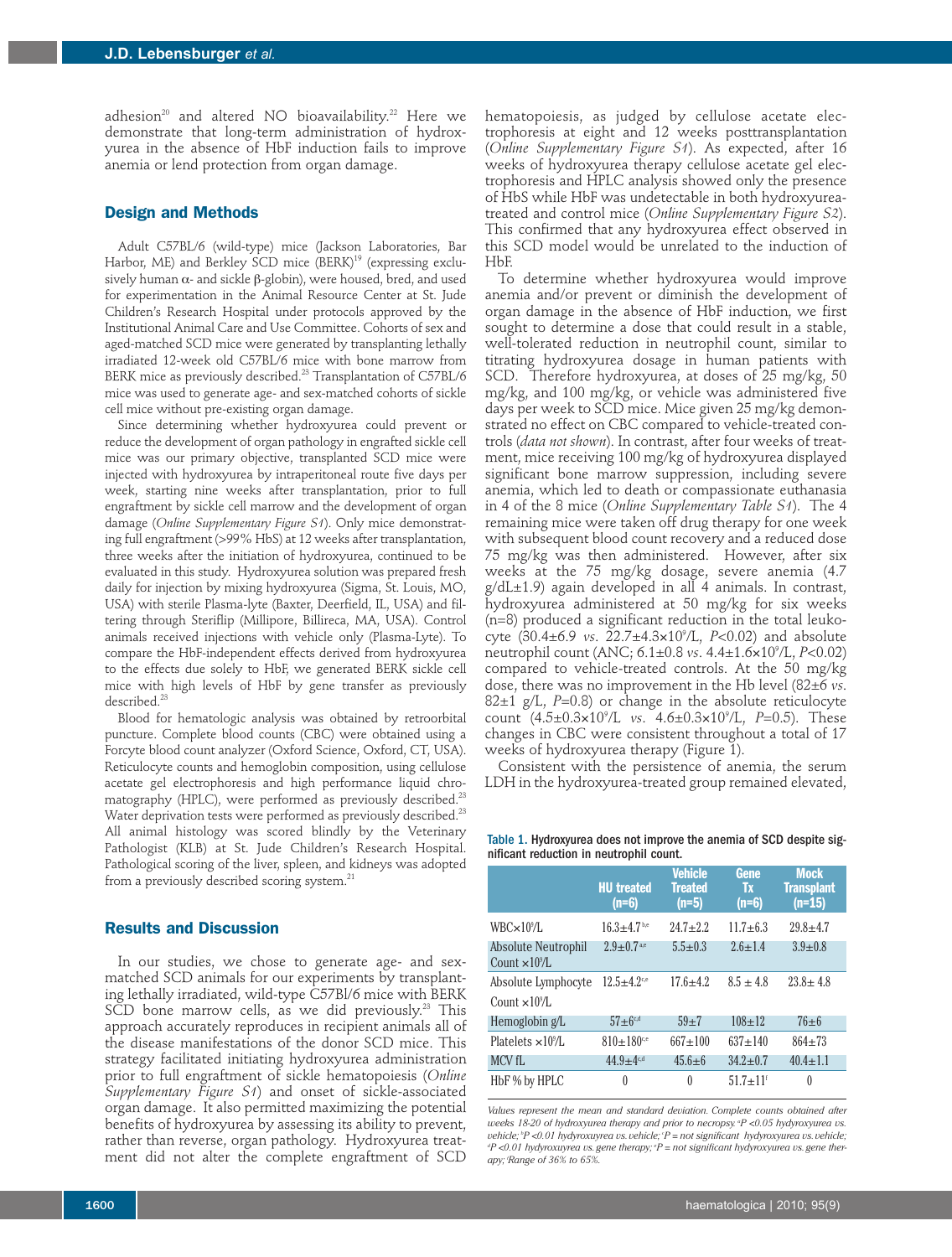similar to control mice (1,424±750 *vs*. 1,373±505 IU/L, *P*=0.9), suggesting no improvement in the rate of hemolysis. No functional improvement in renal function was detected as judged by water deprivation tests. There was no difference in the marked reduction in urine concentrating ability in hydroxyurea-treated mice, compared to control mice (*Online Supplementary Figure S3*). Furthermore, we observed no reductions in the number of sickle cells and anisocytosis on the peripheral blood smears of the hydroxyurea-treated mice relative to control animals (Figure 1 E and F).

Based on the initial dose-finding study, an additional cohort of SCD mice was then generated and treated with 50 mg/kg hydroxyurea or vehicle five days per week for 20 weeks. Blood counts obtained after ten weeks of hydroxyurea therapy again demonstrated a significant reduction in total leukocyte and absolute neutrophil counts, along with a reduction in platelets, without improvement in the anemia or reticulocytosis (*data not shown*) and these changes persisted until the termination of the study at 18-20 weeks posttransplantation (Table 1).

To evaluate whether hydroxyurea could prevent or diminish the development of organ damage, necropsy and pathological analyses of major organs were performed on 6 mice that had received 18-20 weeks of hydroxyurea.

Vehicle-treated mice served as controls. Hydroxyureatreated mice showed no improvement in the severe, multiorgan damage, compared to control mice (Figure 2 and *Online Supplementary Table S2*). In comparison, 6 SCD mice with high levels of HbF (mean 52%) generated through stem cell gene transfer, but not treated with hydroxyurea, also demonstrated significant reductions in total white blood cell and absolute neutrophil counts, similar to the levels achieved by chronic hydroxyurea administration (hydroxyurea ANC 2.9 *vs*. gene therapy ANC 2.6 ¥109 /L). Importantly, and in contrast to the hydroxyurea-treated SCD mice, the SCD mice with high HbF demonstrated a significant correction of the anemia and an absence of significant organ damage with correction of urinary concentrating ability (Figure 2, *Online Supplementary Figure S3*, *Online Supplementary Table S2*), as we have observed previously. 23

Hydroxyurea has proven clinical benefit in patients with SCD and a severe disease phenotype. Historically, the induction of HbF has been considered an important factor in disease amelioration given its anti-sickling properties. 8- <sup>10</sup> However, hydroxyurea administration causes pleiotropic effects, making it difficult to unequivocally ascribe its beneficial effects to a single or combination of mechanisms. In the current study, we used an SCD murine



Figure 1. Hydroxyurea therapy produced consistent reductions in WBC and ANC without improvement in anemia over 17 weeks. (A) Hydroxyurea at 50mg/kg produced a reduced white blood cell count compared to vehicle treated sickle cell mice. (B) Hydroxyurea at 50 mg/kg produced a reduced absolute neutrophil count compared to vehicle treated sickle cell mice. (C and D) Hydroxyurea at 50 mg/kg produced no improvement in anemia compared to vehicle treated sickle cell mice. *P* value <0.05 is represented by \*. (E) Peripheral blood smear from HU treated sickle cell mouse. (F) Peripheral blood smear from vehicle treated mouse.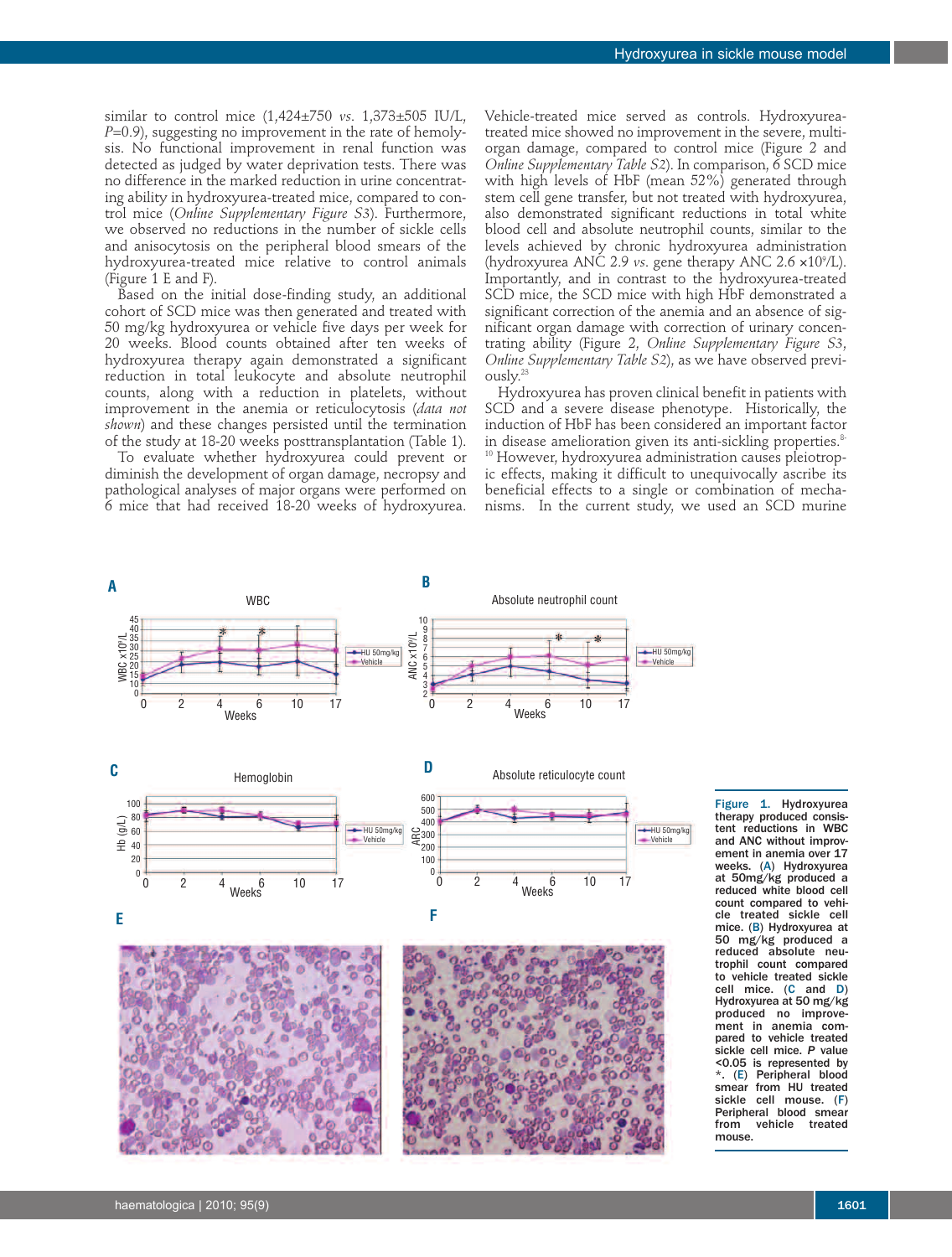model to evaluate the clinical benefit of hydroxyurea absent HbF induction. Although we identified a maximally tolerated dose of hydroxyurea that significantly reduced the absolute neutrophil and platelet counts, there was no improvement in the severe anemia and multi-organ damage which occurred despite drug administration for up to five months. In contrast, SCD mice genetically modified to express high levels of HbF showed resolution of anemia and an absence of organ pathology. Interestingly, the neutrophil counts of the two groups of treated mice were similar; demonstrating that simply reducing this parameter using hydroxyurea did not have a discernible clinical impact.

The BERK SCD model is characterized by a well-documented progression of sickle-related organ damage with similarities to human patients. <sup>24</sup> By initiating hydroxyurea prior to complete engraftment with sickle hematopoiesis and the development of severe organ damage, the potential to observe effects from drug treatment were optimized. We generated SCD animals having high levels of HbF through the same bone marrow transplant model, therefore providing HbF before the onset of disease pathogenesis. In contrast to mice treated with hydroxyurea, sickle cell mice having high levels of HbF showed correction of anemia and lacked pathological evidence of significant organ damage. These mice also showed correction of the functional impairment in renal concentrating ability, while hydroxyurea-treated mice did not.

One limitation of our study was that hydroxyurea, in the absence of HbF induction, caused a dose-limiting, worsening of anemia in treated mice that precluded achieving a greater reduction in neutrophil count. This suggests that the ability to achieve a lower target neutrophil count, as often occurs in clinical practice, is probably dependent on the improvement in erythropoiesis and red cell lifespan that is provided by higher levels of HbF in responding patients. Thus, while we cannot be certain that a lower neutrophil count would not have